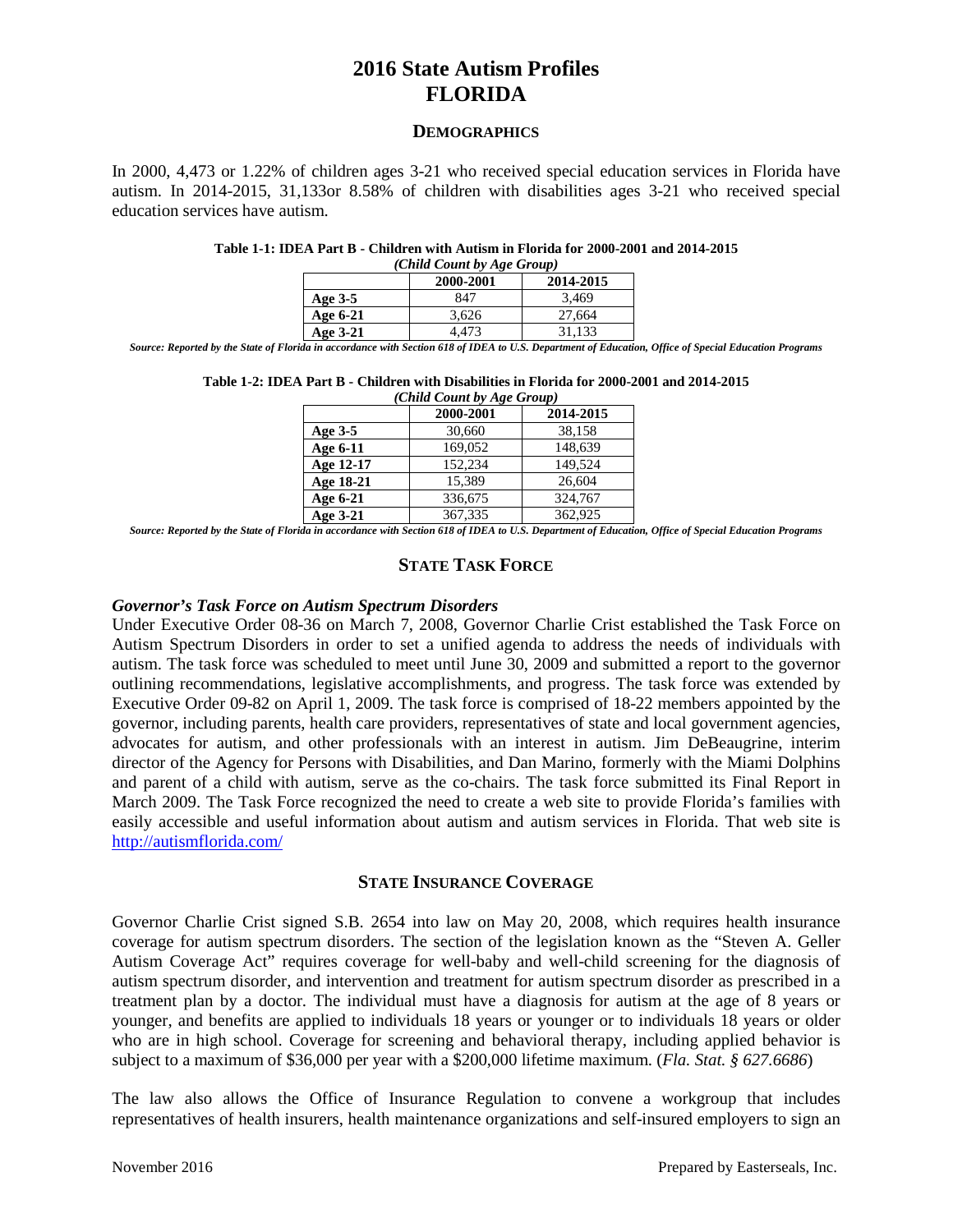agreement to increase coverage for medically necessary therapies and behavior analysis and behavioral assistant services for a developmental disorder. (*Fla. Stat. § 624.916*) However, in 2012 this statute was repealed and there is no longer a workgroup for the purpose of negotiating insurance and access to services for people with developmental disabilities. Thus there is no longer any requirement for insurers to comply with the nonexistent OIR workgroup's findings.

In 2000, 4,473 or 1.22% of children ages 3-21 who received special education services in Florida have autism. In 2014-2015, 31,133or 8.58% of children with disabilities ages 3-21 who received special education services have autism.

## **ESSENTIAL HEALTH BENEFITS**

Florida's benchmark plan does not include autism services or applied behavior analysis (ABA) in its Essential Health Benefits package, and is not required to do so. Only large group plans must offer autism services and ABA. There is no interaction between Florida's mandate and EHB or the Affordable Care Act. Florida's exchange is being run by the federal government.

(Blue Cross and Blue Shield of Florida; BlueOptions 5462)

## **MEDICAID**

Florida's traditional Medicaid program covers autism services, including ABA, as a result of a 2013 lawsuit *(see Administrative Agencies and Courts, below).*

## *Florida Home and Community-Based Services Waiver: DD Individual Budgeting*

This waiver provides residential habilitation, respite, support coordination, adult dental, OT, PT, private duty nursing, respiratory therapy, skilled nursing, specialized medical equipment and supplies, specialized mental health counseling, speech therapy, transportation, behavioral analysis services, behavior assistant services, dietitian services, environmental accessibility adaptations, family and guardian training, life skills development, PERS, personal supports, residential nursing, special medical home care, supported living coaching for individuals with autism, IID, and DD from ages three and up. This waiver expires on March 14, 2019.

[http://www.ahca.myflorida.com/Medicaid/Policy\\_and\\_Quality/Policy/federal\\_authorities/federal\\_waivers](http://www.ahca.myflorida.com/Medicaid/Policy_and_Quality/Policy/federal_authorities/federal_waivers/index.shtml) [/index.shtml](http://www.ahca.myflorida.com/Medicaid/Policy_and_Quality/Policy/federal_authorities/federal_waivers/index.shtml)

## **EDUCATION**

Students with autism are eligible to receive exceptional student education services if there is evidence of an uneven development in language, social, adaptive and/or communication skills; impairment in social interaction with people or the environment (absent, delayed, atypical); impairment in communication skills; restricted repetitive and/or stereotyped patterns of behavior; reference to evidence of onset during the first three years of life has been deleted. The Special Policies & Procedures (SP&P) content must comprise of a comprehensive evaluation of the student that includes a psychological and speech/language assessments, development, and a review of medical information. (*Rule 6A-6.03023, FAC*)

In 2015 two bills were introduced to help ensure the screening for, evaluation or diagnosis of autism spectrum disorder. The Senate bill 144 required the physician to refer the minor to an appropriate specialist for screening for autism spectrum disorder under certain circumstances. It also authorized the parent or legal guardian to have direct access to said screening for a minor from the Early Steps program or another appropriate specialist in autism under certain circumstances. The second bill, H.B. 49 requires certain insurers & HMOs (health maintenance organizations) to provide direct patient access to a specialized diagnostician. Both bills, however, died in March 2016.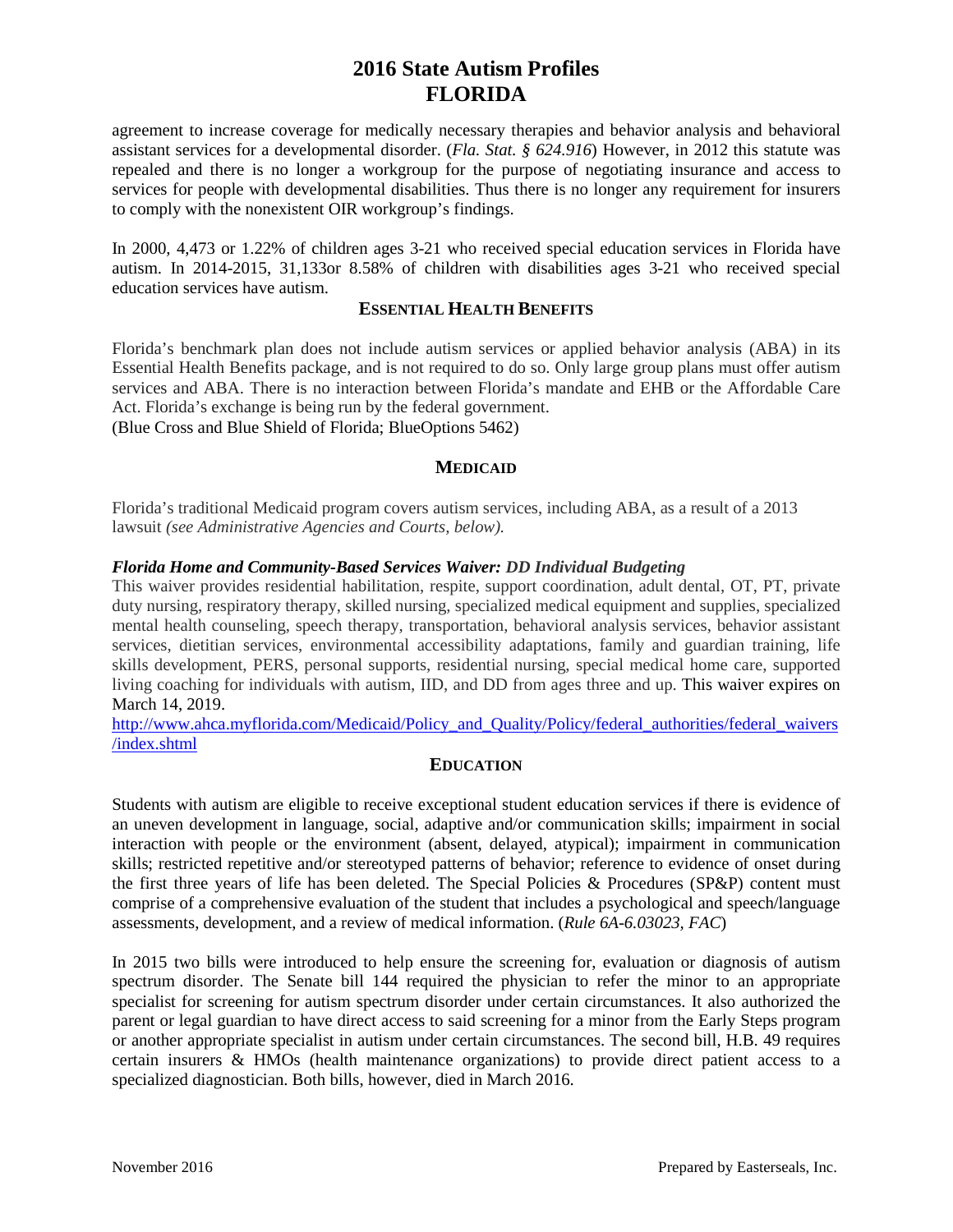## **EDUCATION PROGRAMS AND ACTIVITIES**

## *Florida Regional Center for Autism and Related Disabilities (CARD)*

Florida has seven regional Centers for Autism and Related Disabilities (CARD) sites housed at state universities. The Florida legislature allocates funds that are administered to the seven through the state's Department of Education. The CARD sites provide information, resources and training for individuals with autism and pervasive developmental disorders. Additionally, they support state agencies in the development of training for early child care providers and educators on children with developmental disabilities. Annual report are submitted to the university president and Department of Education. (*Florida Statute 48-1004.5*)

#### *Behavior Analysts*

In the 2015 legislative session, parallel bills were introduced in the House and Senate to create a Board of Applied Behavior Analysis within the Division of Medical Quality Assurance. H.B. 5449 and S.B. 628 establish requirements for licensure of behavior analysts and licensed assistant behavior analysts, establish fees, set up penalties for unlicensed practice and other board responsibilities. Currently the state may establish a certification process for behavior analysts or recognize the certification of behavior analysts awarded by a nonprofit corporation that adheres to the national standards of boards that determine professional credentials. The bills were referred to the House Health Quality Subcommittee and the Senate Appropriations Committee. Both bills died in committee.

### **OTHER STATE RESOURCES**

## *Florida Autism Charter School of Excellence*

In 2006, the Florida Department of Education awarded a \$700,000 grant to establish a charter school for a Florida Autism Center of Excellence for students from the ages 3 to 22 years with autism in Hillsborough, Pasco, Pinellas, Sarasota, Polk, and Manatee counties.

<http://www.faceprogram.org/>

### **ADMINISTRATIVE AGENCIES AND COURTS**

On March 23, 2012, U.S. District Court Judge Joan Lenard ordered Florida's Medicaid program immediately to cover applied behavior analysis (ABA) therapy for children with autism spectrum disorder, saying that the treatment is medically necessary and is not considered "experimental," as claimed by the state. The written order was issued on March 26, 2012 and applies to all Medicaid-eligible individuals under the age of 21. On September 20, 2013, the 11th Circuit Court of Appeal upheld the lower court ruling. About 8,500 Florida children on Medicaid have been diagnosed with autism spectrum disorder, and this decision will benefit them and children who are diagnosed in the future. *K.G. v. Dudek*, *839 F.Supp.2d 1254* (*2011); K.G. ex rel. Garrido v. Dudek, 864 F. Supp. 2d 1314 (S.D. Fla. 2012); D. C. Docket No. 1:11-cv-20684-JAL*

In April 2016, S.B. 936 was passed, an act that encourages the use of devices, such as bracelets, necklaces, and pocket to assist law enforcement, correctional, or other public safety officials and other concerned persons in quickly identifying individuals who have been diagnosed with an autism spectrum disorder or a related developmental.